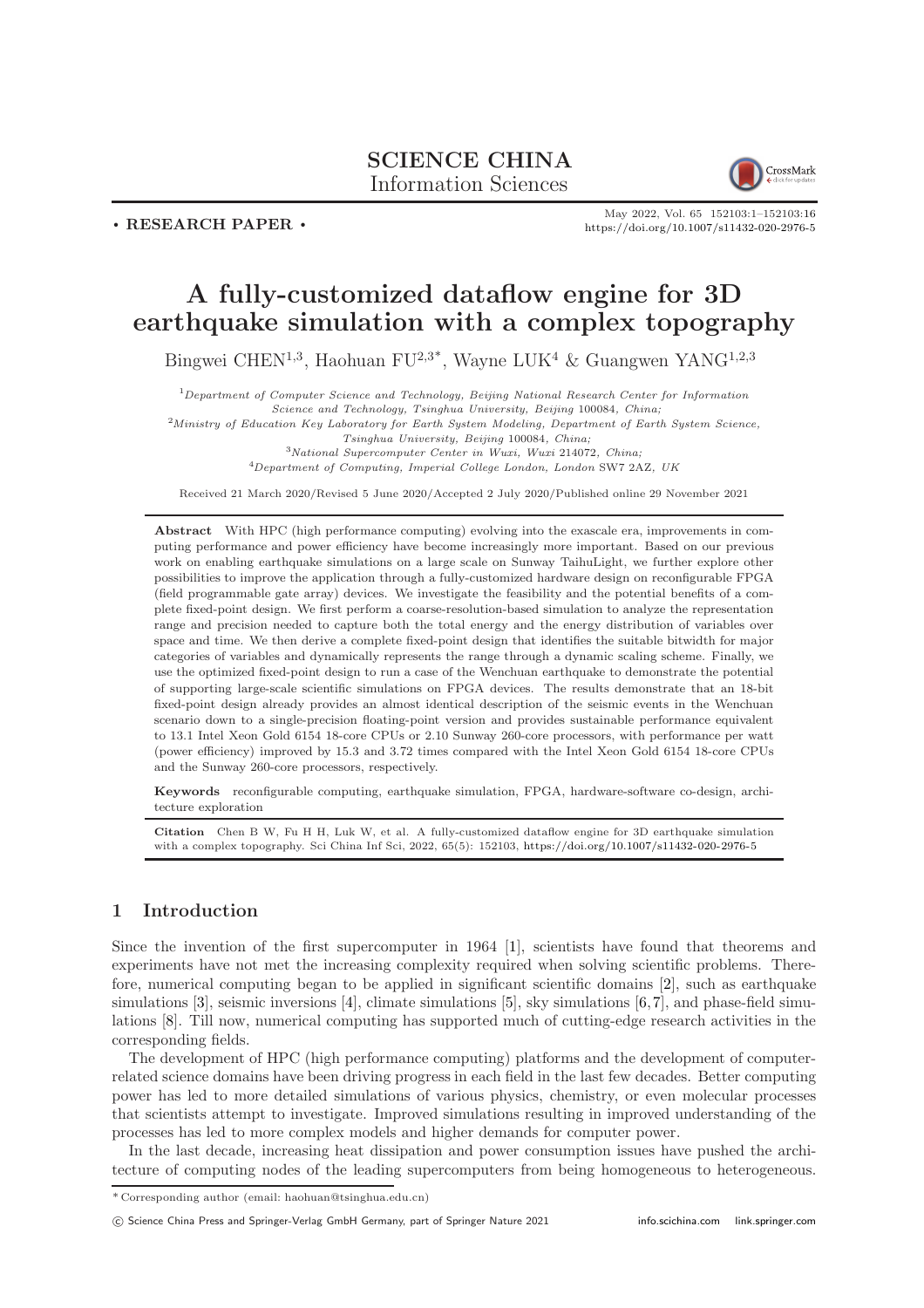The heterogeneous supercomputers consist of both general-purpose processors (traditional CPUs (central processing units)) and many-core accelerators that provide intensive computing capabilities, such as GPUs (graphics processing units) [\[9\]](#page-14-8), Intel Xeon Phi [\[10\]](#page-14-9), and Shenwei 26010 processors [\[11\]](#page-14-10).

With the exascale era on the horizon, improvements in both computer performance and power efficiency have become increasingly important and challenging. HPC researchers have put tremendous efforts into exploring the next generation of the system architecture. Potential changes for the traditional HPC design methodology have been widely researched [\[12\]](#page-14-11). Since 2011, there have been many projects that promote hardware-software co-design for exascale design space exploration [\[12](#page-14-11)[–14\]](#page-14-12), which identifies leading highimpact scientific applications and creates a collaborative design process of both hardware and algorithms using a reconfigurable FPGA (field programmable gate array) platform as an alternative platform for design verification and emulation.

In this work, we choose large-scale earthquake simulations as our target application and explore the performance potential of fully-customized hardware design on reconfigurable FPGA devices. There are two major reasons that we chose the earthquake simulation application.

First, earthquake simulation programs are of great scientific and societal importance. Earthquakes are one of the most severe natural disasters that humanity faces. With a direct detection of only 12 km of the subsurface, seismic simulation becomes a vital tool for the research activities that aim at improving the understanding of the subsurface structures and the mechanism of earthquake formations. Regarding the reduction of earthquake hazards, the simulation programs can also play important roles that range from producing earthquake drill scenarios to providing quantitative evaluation of potential risks for determining the earthquake insurance costs [\[15\]](#page-14-13).

Second, earthquake simulations are one of the traditional supercomputing applications that demonstrate the most demanding level of both computational and memory challenges. With a limited understanding of the subsurface and to achieve an acceptable level of accuracy, a typical earthquake simulation program involves several different processes, such as a velocity update, stress update, and attenuation. To capture the elastic features of seismic waves, the program could involve up to 50 three-dimensional (3D) arrays. As a result, large-scale earthquake simulations are only possible in some of the leading supercomputer facilities, such as the Earth simulator in Japan [\[16\]](#page-14-14), Jaguar [\[17\]](#page-14-15) and Titan [\[18\]](#page-14-16) in the United States, and Sunway TaihuLight [\[19\]](#page-14-17) in China.

This paper presents a fully-customized hardware design for our earthquake simulation application SWST on Sunway TaihuLight [\[20\]](#page-14-18), which can capture the complex surface topography and provide a sustained performance of 9.07 Pflops when using over 10 million cores of the system. Based on previous work that has achieved a well-tuned performance on an existing leading-edge supercomputer, we continue to explore the potential benefits of a fully-customized dataflow design on reconfigurable FPGA devices. We investigate the methods and tools for analyzing the numerical behaviors and for deriving a complete fixed-point design that can achieve both a similar level of accuracy and improved computational efficiency compared with the current floating-point designs. Our major contributions are as follows:

(1) We propose a coarse-resolution simulation-based analysis approach to identify the representation range and precision needed to capture both the total energy (covering over 99% of total energy) and the energy distribution of variables (achieving a coefficient of determination larger than 98%) over space and time (detailed in Section [4\)](#page-5-0).

(2) Based on the analysis results, we derive a complete fixed-point dataflow engine that not only assigns the suitable bitwidth to each variable but also provides a customized scaling scheme that maintains the most informative bits at the front during the time-stepping process (detailed in Subsections [5.1](#page-8-0) and [5.2\)](#page-10-0).

(3) Using such a design, we implement a CPU-FPGA hybrid 3D earthquake simulation program that can use both a single FPGA and multiple FPGAs with a curvilinear coordinate transformation and traction image method to deal with complex surface topography (detailed in Subsection [5.3\)](#page-11-0).

Our optimized design could accommodate one deep-pipelined core, which can support 1026 arithmetic operations and provide a sustainable performance that is equivalent to 13.1 Intel Xeon Gold 6154 18-core CPUs, or 2.10 Sunway 260-core CPUs. The simulation results of the Wenchuan model demonstrate that an 18-bit fixed-point design can already provide an almost identical description of the seismic events to a single-precision floating-point version. If we further push toward a 15-bit or even 12-bit design, we can still maintain a correct description on the peaks of strong ground motion with further performance improvement.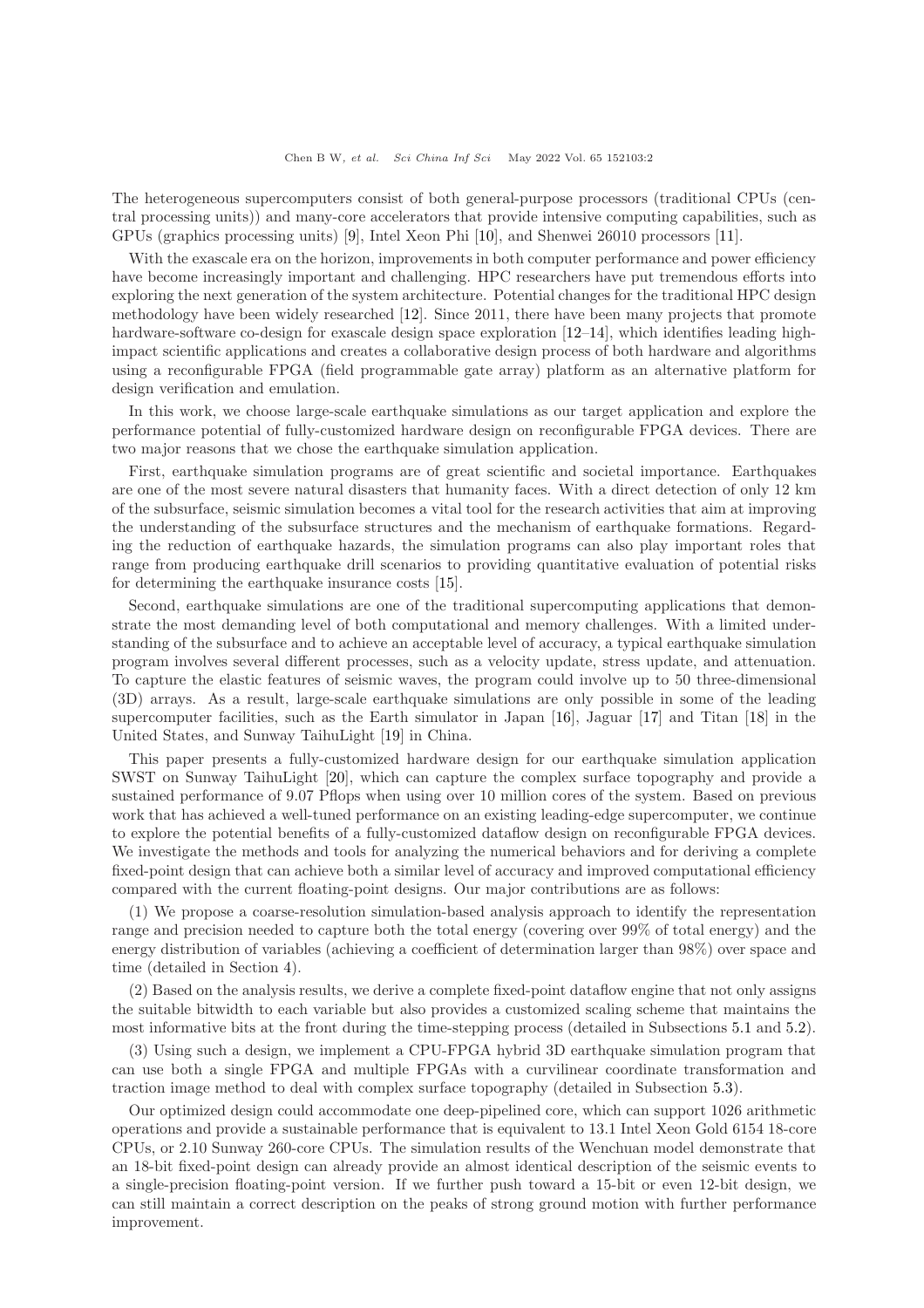## 2 Related work

#### 2.1 Precision analysis and optimization

In the early days of FPGA acceleration, due to the limitation of the available reconfigurable resources, precision analysis and optimization began from standalone functions and kernels.

Analytic methods, such as affine arithmetic and the data-range propagation method [\[21\]](#page-14-19), are proposed to determine the range and the number of bits needed to represent it adequately. In terms of accuracy, studies have discussed the sensitivity of the output to errors in the intermediate variables for fractional bitwidth optimization [\[22\]](#page-14-20), and the Taylor series has been used to propagate the worst-case truncation error at each node in the dataflow graph to the output. Using such methods, hardware designs with optimized bitwidth for every single variable can be achieved for various accuracy requirements of a specific elementary function [\[23,](#page-14-21) [24\]](#page-14-22).

With an increasing amount of programmable resources, FPGAs can gradually accommodate more complex computational workflows. As a result, methods also must be developed for analyzing and optimizing the precision in such scenarios. As scientific computations usually involve tens of thousands of time steps, the above analytic methods, which usually take a fairly conservative approach, propagate both the range and the error. The analysis becomes meaningless after several time-stepping iterations. As a result, a number of existing efforts take an enumerating approach to experiment with several precisions [\[25,](#page-14-23) [26\]](#page-15-1) to determine the most suitable configuration of number representations. However, the high computational cost makes it not feasible for extremely complex 3D numerical simulation cases.

For floating-point applications on FPGAs, optimization methods based on integer linear programming [\[27\]](#page-15-2) and mixed-integer geometric programming [\[28\]](#page-15-3) are proposed to compute the optimal reduced precision and the optimal resource allocation for the resulting FPGA design. However, these methods only work for floating-point functions with a clear error requirement. For numerical simulations that involve hundreds of thousands of time steps, the accuracy required for each step to maintain the numerical stability and accuracy is unclear. For a precision study on the simulation of 2D shallow water equations, the authors propose the use of the numerical differences caused by different compilation options as an acceptable range of error in long-term simulations. However, the correct precision is still determined through an enumeration of a number of different mantissa bitwidths, which, as mentioned above, would not be a feasible solution for complex 3D cases.

With a similar goal to investigate the tradeoff between accuracy and performance, our analysis starts with a coarse-resolution simulation run. We analyze the numerical behaviors in space and time to derive the appropriate computational scheme to capture the physics phenomena sufficiently and accurately.

#### 2.2 Seismic modeling

As one of the major traditional HPC applications, seismic modeling is also a typical target for FPGA researchers.

In 2004, He et al. [\[29\]](#page-15-4) achieved approximately 15.6 times acceleration in 2D prestack Kirchhoff time migration on the SPACE platform at a conservative speed of 50 MHz compared with 2.4 GHz Pentium 4 workstations, which can calculate the Kirchhoff summations for 50 million points per second.

In 2007, Pell et al. [\[30\]](#page-15-5) achieved a 40 times speedup for subsurface offset gathers on a MAX-1 accelerator card with a Xilinx Virtex-4 FPGA.

In 2008, Fu et al. [\[25\]](#page-14-23) optimized seismic computation with an FPGA. Under the constraint of the PCI Express X8 bandwidth between CPU and FPGA, they could support two concurrent computation cores and achieve 13.7-times speedup on a Maxeler Technologies MAX-1 Card with a Xilinx Virtex-4 FX100 FPGA compared with a software implementation on Intel Xeon CPU clocked at 1.86 GHz.

In 2013, Medeiros et al. [\[31\]](#page-15-6) implemented 2D RTM on an Altera Stratix 260E, with 160 PEs, which had achieved a 29 times speedup in comparison with a CPU implementation, and it was only 13% slower than the GPGPU (general-purpose graphics processing unit) implementation. As for power consumption, the CPU-FPGA design was 1.7 times more efficient than the GPGPU system.

In 2019, Bittencourt et al. [\[32\]](#page-15-7) designed a hardware/software co-design system on the FPGA platform, which could provide a scalable model for 2D RTM on HPC environments. The team's goal was to provide information about the system architecture considering the computational challenges in seismic imaging for oil exploration. The team implemented the system on an Intel Arria 10 GX FPGA Development Kit board. For performance, they achieved an approximately 112-times speedup over a single core of Intel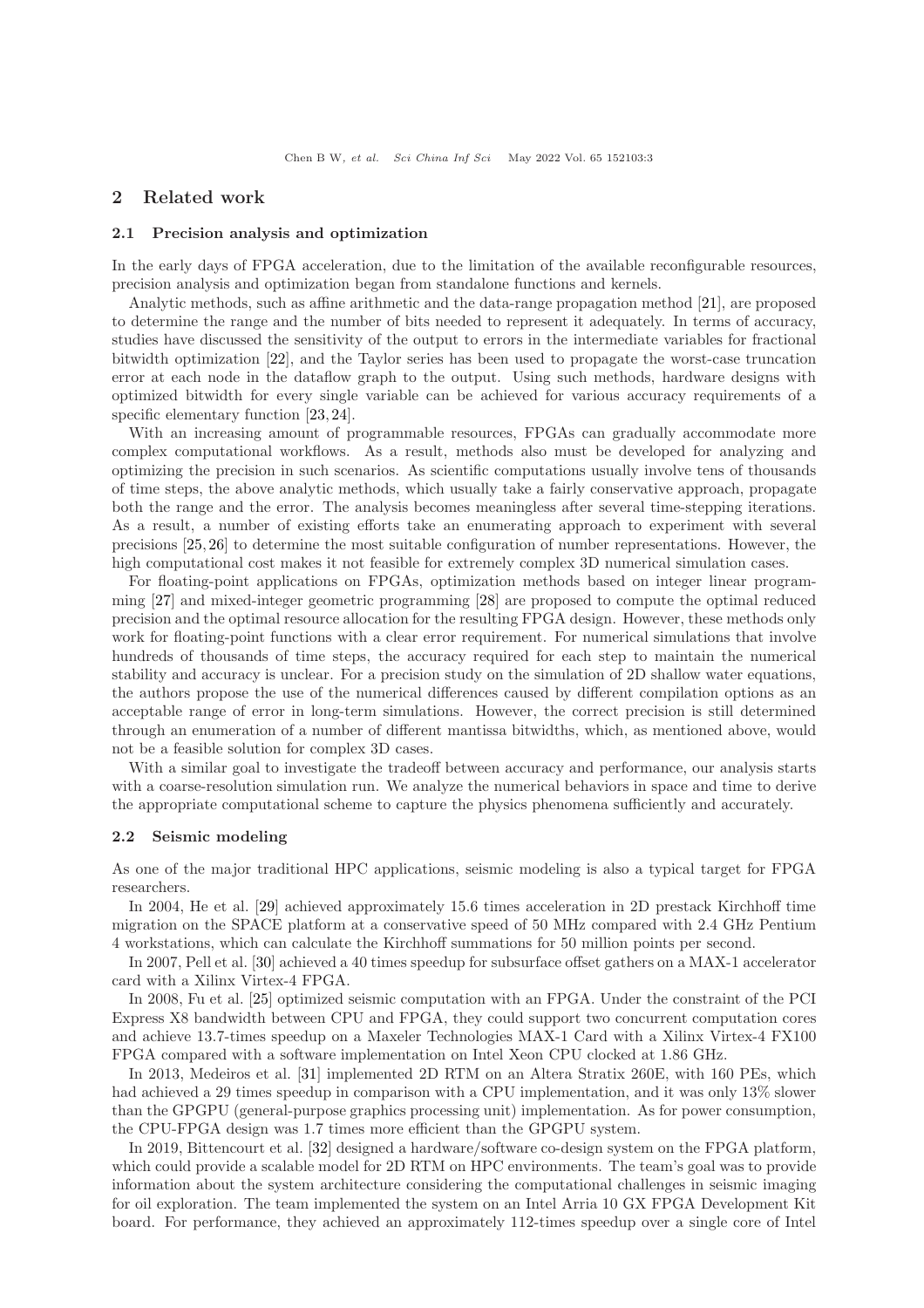Xeon Gold 6148. When compared with a Titan XP GPU, the energy consumption of the system was reduced to approximately 55%.

Most existing efforts on seismic modeling focus on the processing of small-scale artificial seismic events used for oil and gas exploration and are usually constrained to 2D cases. Our work addresses a full workflow of natural earthquake simulations on the FPGA devices. With the capability to capture complex surface topography, our design contains 12 velocity arrays, 24 stress arrays and three elastic parameter arrays, as well as nine grid transformation coefficient arrays. The goal is to effectively evaluate the possibility of supporting extreme-scale high-performance computing applications on FPGA platforms.

## 3 Our target application: 3D elastic earthquake simulation with accurate surface topography

#### 3.1 The numerical method

We use seismic wave equations to describe the propagation of seismic wave. To depict the effects caused by complex surface topography in most active seismic regions, we use a finite difference method with curvilinear grid transformation as our major numerical method [\[20\]](#page-14-18).

In 3D inhomogeneous isotropic elastic media, the first order velocity-strain equations, including the momentum equation and the generalized stress-strain relationship, which control the rule of propagation of elastic waves, can be written as i.e.,

$$
\rho \frac{\partial v_i}{\partial t} = \sigma_{ij,j} + f_i,\tag{1}
$$

$$
\frac{\partial \sigma_{ij}}{\partial t} = \lambda v_{k,k} \delta_{ij} + \mu (v_{i,j} + v_{j,i}), \qquad (2)
$$

where  $\lambda$  and  $\mu$  are the Lamé parameters in isotropic media,  $i, j \in (x, y, z)$  are the directions in coordinate system,  $v_i$  are velocity components,  $\sigma_{ij}$  are stress components,  $f_i$  are seismic sources.

For our convenience, we use  $(x, y, z)$  to denote our physical space and write Eqs. (1) and (2) in a matrix form

$$
\frac{\partial W}{\partial t} = A \frac{\partial W}{\partial x} + B \frac{\partial W}{\partial y} + C \frac{\partial W}{\partial z},\tag{3}
$$

where  $W$  includes unknows needed to be solved, including both velocity components and stress components:  $\mathbf{W} = [v_x, v_y, v_z, \sigma_{xx}, \sigma_{yy}, \sigma_{zz}, \sigma_{xy}, \sigma_{xz}, \sigma_{yz}]^{\mathrm{T}}$ .

To deal with the complex surface topography, we use curvilinear transformation to transform the irregular physical coordinates  $(x, y, z)$  to computational space  $(\xi, \eta, \zeta)$ :

$$
x = x(\xi, \eta, \zeta), \quad y = y(\xi, \eta, \zeta), \quad z = z(\xi, \eta, \zeta).
$$
\n
$$
(4)
$$

By performing such transformations, our earthquake simulation program can then process the scenarios with significant changes on surface topography. Most big earthquakes happened because of faulty plates [\[33,](#page-15-8)[34\]](#page-15-9), which usually results in complex surface topography. A typical example is the hilly region of the Wenchuan earthquake, as shown in [\[20,](#page-14-18) Figure 1]. In such an area, the complex surface topography would cause severe effects, such as amplification and basin effects near the edges, influencing the accuracy of the earthquake simulation to a large extent. Adequately dealing with the side effects plays an important role in describing the details of the seismic wave. More discussions about the case study of the Wenchuan earthquake simulation are provided in Section [6.](#page-12-0)

We compute derivatives in a regular computational space while solving the problem in a physical space. In finite difference method, to reduce the dispersion and dissipation error of one-sided differences, we apply dispersion relation preserving (DRP) in MacCormack-type schemes, which is called DRP/opt MacCormack schemes [\[35,](#page-15-10)[36\]](#page-15-11). We use Runge-Kutta time marching schemes [\[37\]](#page-15-12) to refine the results and split the difference operator into a forward operator and a backward operator, which are used in Runge-Kutta time marching schemes. The fourth-order Runge-Kutta scheme which calculates the wavefields from *nt* to  $n(t + 1)$  is shown as follows:

$$
\boldsymbol{W}^{(1)} = \boldsymbol{W}^n,\tag{5}
$$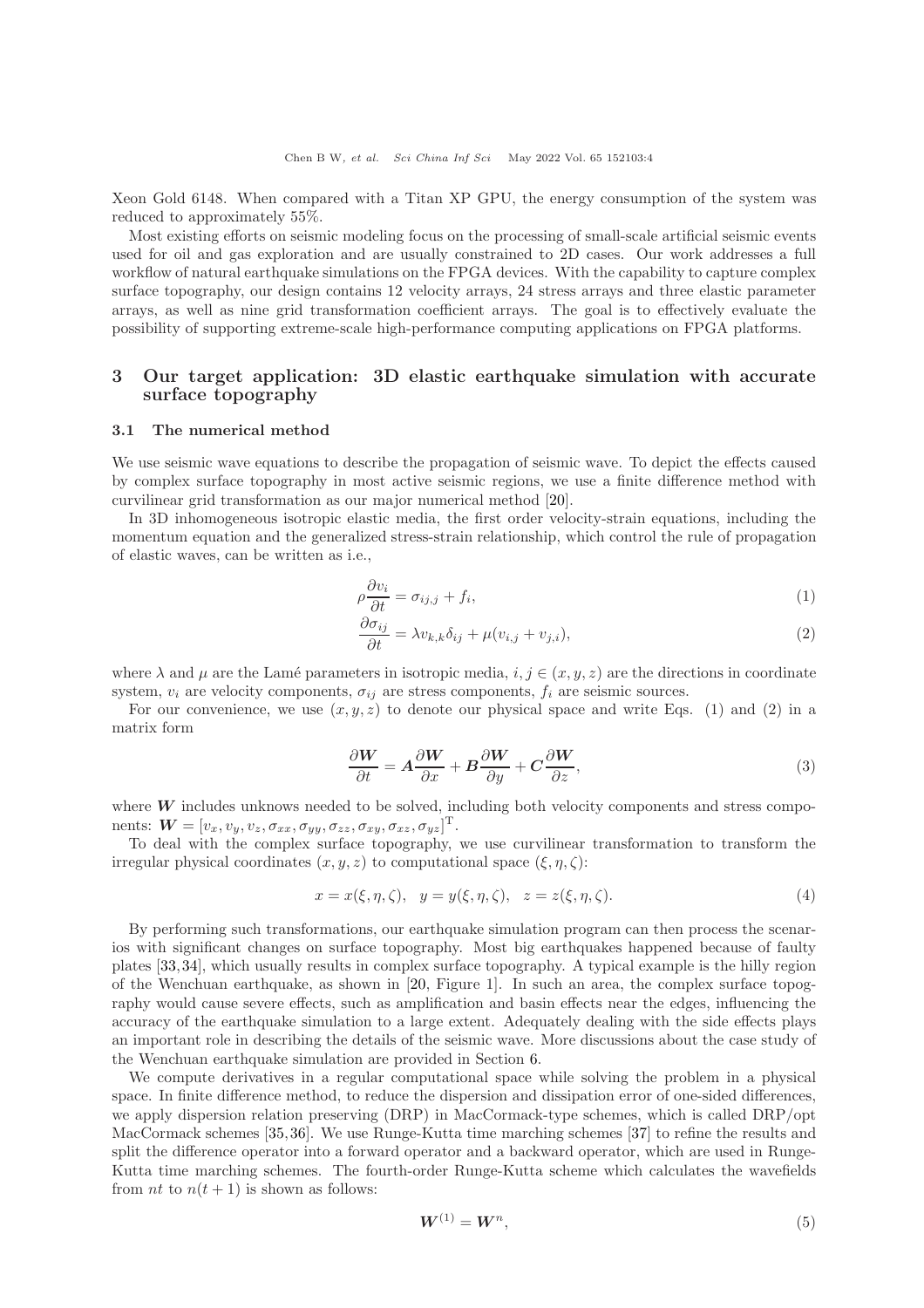<span id="page-4-0"></span>

Figure 1 (Color online) The computational workflow of our target earthquake simulation program.  $W_v$ ,  $mW_v$ ,  $hW_v$ , and  $tW_v$ are the four Runge-Kutta velocity states, each of which has three components on the three axes.  $W_s$ ,  $mW_s$ ,  $hW_s$ , and  $tW_s$  are the four Runge-Kutta stress states, each of which has six components. ρ, µ, and λ are the three elastic parameters. M is the array of grid transformation coefficients, with 9 components for the transformations along different axes.

$$
\mathbf{W}^{(2)} = \mathbf{W}^n + \alpha_2 \Delta t \hat{L}^{\text{FFF}}(\mathbf{W}^{(1)}),\tag{6}
$$

$$
\boldsymbol{W}^{(3)} = \boldsymbol{W}^n + \alpha_3 \Delta t \hat{L}^{\mathrm{BBB}}(\boldsymbol{W}^{(2)}),\tag{7}
$$

$$
\mathbf{W}^{(4)} = \mathbf{W}^n + \alpha_4 \Delta t \hat{L}^{\text{FFF}}(\mathbf{W}^{(3)}),\tag{8}
$$

$$
\boldsymbol{W}^{n+1} = \boldsymbol{W}^n + \Delta t \big[\beta_1 \hat{L}^{\text{FFF}}(\boldsymbol{W}^{(1)}) + \beta_2 \hat{L}^{\text{BBB}}(\boldsymbol{W}^{(2)})
$$

$$
+\beta_3 \hat{L}^{\text{FFF}}(\boldsymbol{W}^{(3)}) + \beta_4 \hat{L}^{\text{BBB}}(\boldsymbol{W}^{(4)})\big],\tag{9}
$$

where  $\hat{L}^{\text{FFF}}$  and  $\hat{L}^{\text{BBB}}$  are the linear combination of one-sided difference operator, the superscript F means forward direction and B means backward direction.

Free surface boundary condition is of great importance in seismic wave simulation. The free boundary condition we used is called traction image method [\[35\]](#page-15-10).

#### 3.2 The computational workflow

Figure [1](#page-4-0) provide a more clear picture about what need to be computed and stored in each time step. We have in total 48 3D arrays, which describe the four Runge-Kutta states of three velocity components, the four Runge-Kutta states of six stress components, the three elastic parameters, and the nine grid transformation coefficients respectively. If including the intermediate arrays within kernels, there would be about 100 variables evolved in each grid.

In each Runge-Kutta step, we need to (1) update the stress states  $hW_s$ ,  $tW_s$  using the velocity state  $W_v$  and the stress states  $tW_s$ ,  $mW_s$ ; (2) update the velocity states  $hW_v$ ,  $tW_v$  using the velocity states  $tW_v$ ,  $mW_v$  and the stress state  $W_s$ ; (3) use the updated  $hW_s$ , and  $tW_s$  to compute the next  $W_s$ ; (4) use the updated  $hW_v$ ,  $tW_v$  to compute the next  $W_v$ . In total, around 1016 arithmetic operations need to be performed for the processing of one single grid in the 3D space for one Runge-Kutta step. We need four Runge-Kutta steps to accomplish one complete iteration of the time step.

The complexities in both the number of variables and computational patterns correspond to the advanced features that our target earthquake simulation program provides. The four-step Runge-Kutta method brings an improved numerical accuracy of the scheme. The introduced grid transformation coefficients help to convert the possible irregular surface topography into a regular aligned 3D array, so that the capability to describe irregular shapes and the high computational efficiency can be maintained at the same time. The elastic parameters are added to include elastic behaviors into the simulation. Therefore, some of the most advanced simulation features are achieved by paying the price of increased complexity in both computation and memory. Implementing such a workflow using the generally assumed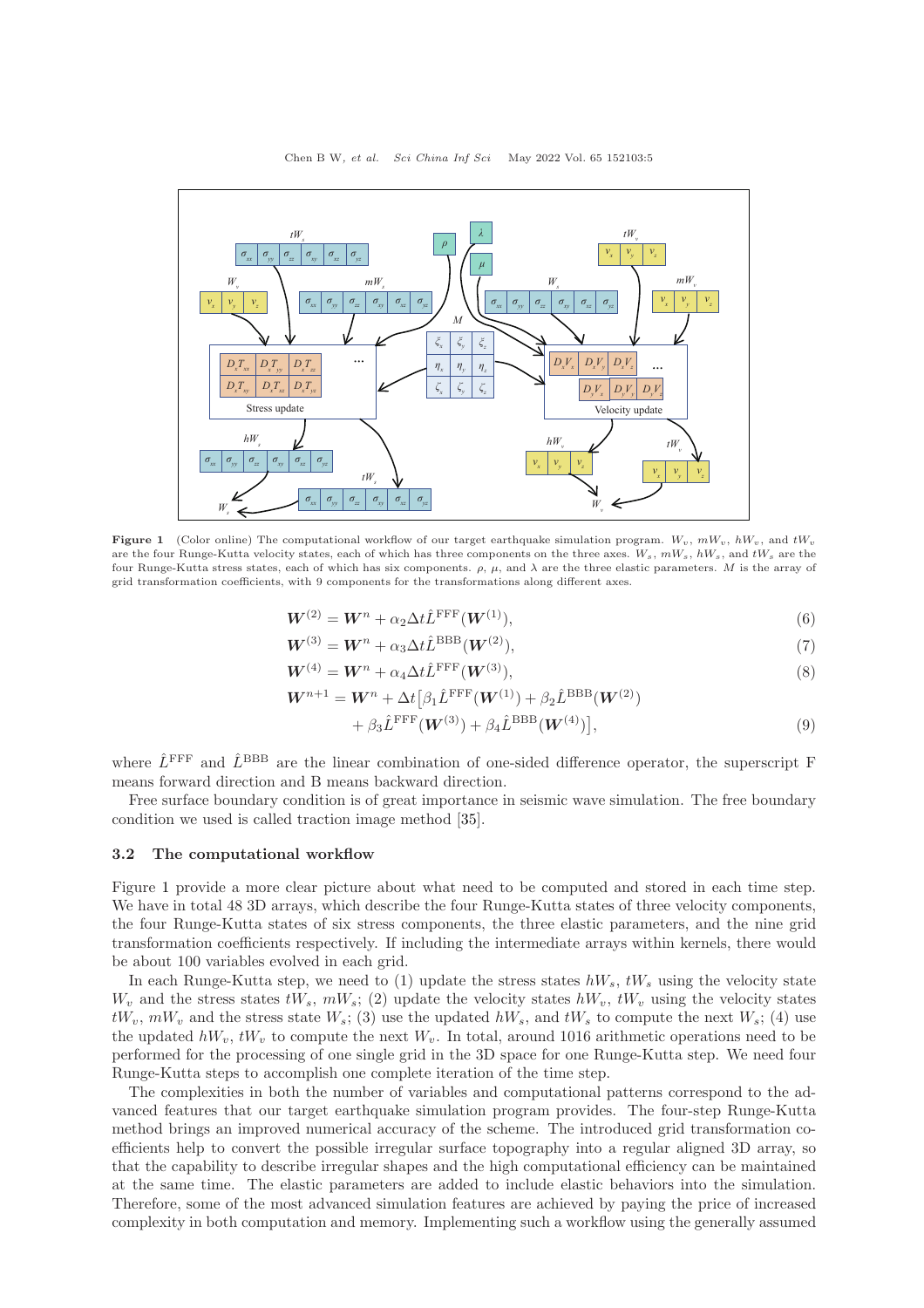<span id="page-5-1"></span>

Figure 2 (Color online) Fixed point format.

single-precision floating-point on an FPGA chip is an overwhelming design goal to achieve. Deriving a complete fixed-point design through careful numerical analysis and systematic optimization becomes the only viable option.

## <span id="page-5-0"></span>4 A customized fixed-point number representation

#### 4.1 Algorithmic formulation

A fixed point number can be described by an integer I and a scaling factor S. And the value would be expressed by  $V = I \times S$ , where V is the value of the number. To express tons of grids in fixed-point formats, it is less efficient to store both  $I$  and  $S$  for every grid. Moreover, due to the complexity of operations between fixed point numbers with different scaling factors, we usually share the scaling factor S among grids of the same variable, which usually cover continuous range in physics space. The fixed point format for one variable can be described as the number of total bits  $N_A$  and the number of fraction bits  $N_F$ , which is shown as Figure [2,](#page-5-1) where scaling factor  $S = 2^{N_F}$ .

In general, constructing a computing unit for fixed point with less bits costs less resources, which saves more space for instruction parallelism. Thus, reducing bits of fixed-point format for variables would be one of the effective keys to optimize the hardware and software co-design. By reducing the bits of a kind of fixed-point format, the total bits  $N_A$  and fraction bits  $N_F$  both decrease, and scaling factor S also changes. However, using less bits would lose the precision of the corresponding bits, how to reach the balance of the precision and performance would be a challenge.

### 4.2 The general methodology

For most physics-oriented numerical simulation programs, the key events to capture are the injection of energy into the system, the distribution and reallocation of the energy over the simulation domain, and the dissipation of energy in the system. For example, in an earthquake simulation, the earthquake source is injected into the simulation region, the wave propagation module then simulates the propagation of the seismic waves to different parts of the region and the gradual attenuation of the waves. For weather and climate modeling, we have a more complicated scenario, with injected solar energy, redistribution of energy and water, consumption of fossil energy, and many other activities happening continuously.

In our earthquake simulation target application, we perform the analysis also from the perspective of capturing the major energy distribution of the system. Our range and precision analysis of the entire simulation process consists of the following major parts:

(1) A coarse-resolution run. Our approach is a dynamic approach that makes the analysis and optimization based on actual runs of the simulation. To minimize the computational costs (especially for large-scale earthquake simulations, which can occupy entire supercomputers for days or even weeks), we do the simulation and analysis using a coarse-resolution grid. In general, we set the coarse resolution to be  $1/2$  or  $1/4$  of the target one, which corresponds to roughly 6% or 1% of the original computational cost.

(2) Range analysis. We first analyze the energy sum of each time step. We consider the energy as the sum of squares of the variables (velocity, stress, or other parameters) over the 3D domain, i.e.,  $\Sigma_{i,j,k}W_v^2$  or  $\Sigma_{i,j,k}W_s^2$ . We perform range analysis to ensure that at least 99% of the total energy is properly described. Then we perform the analysis for all the different time steps, to study the change of the energy over time, and to derive a customized scaling scheme that would help to keep the most significant bits in the optimized design.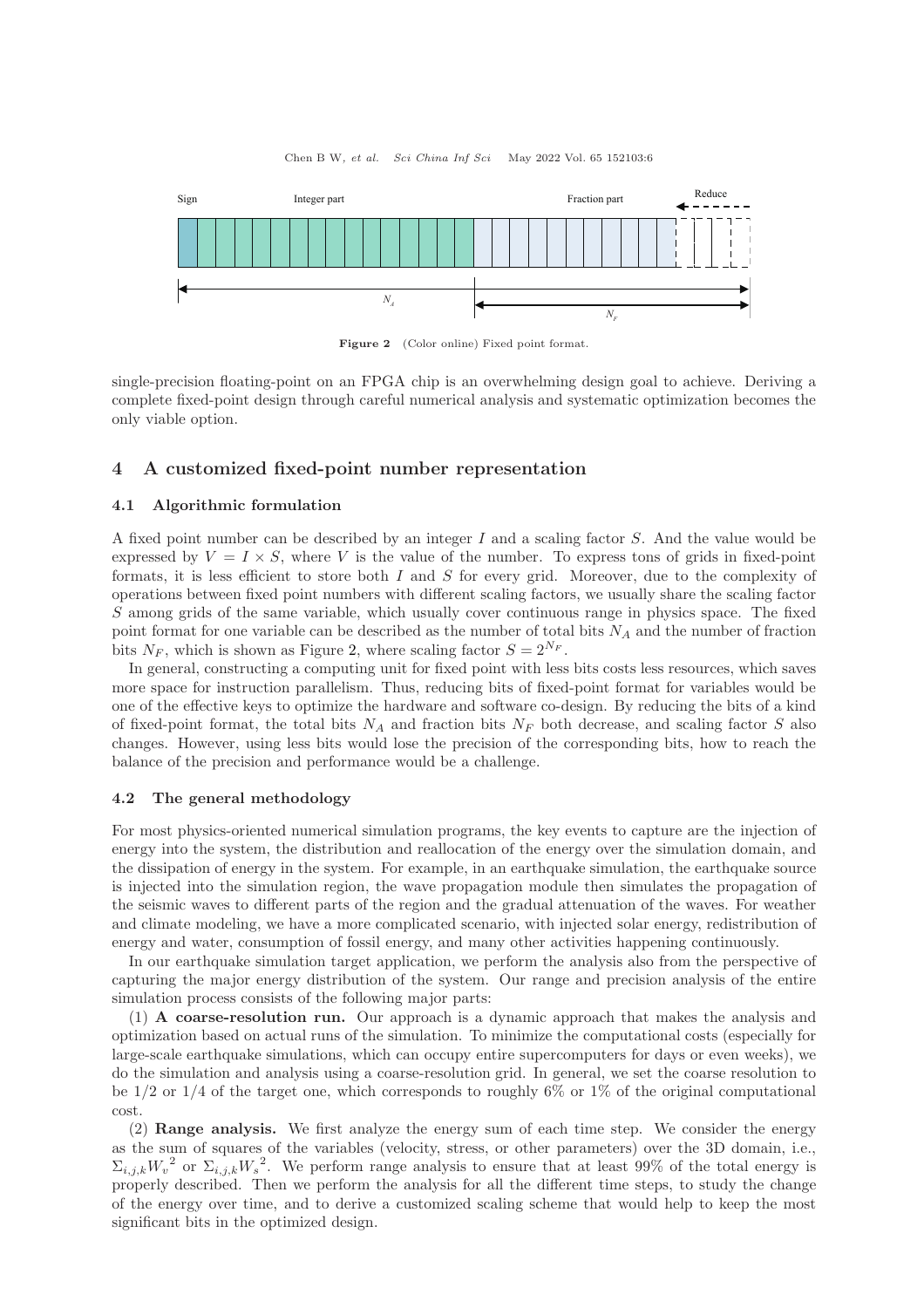(3) Precision analysis. While the previous part ensures that the dynamic range of the simulation is well captured, in this part, we need to quantify the additional precision bits needed for each variable, so that the distribution of energy is also described in the correct way. We evaluate the accuracy of the computed distribution using the coefficient of determination  $R^2$ , which reflects how well the reducedprecision result represent the full-precision result. For this metric, we can set the target to different ratios (98%, 90%, etc.) for different accuracy requirements.

(4) Verification of the design. Based on the range and precision analysis, we achieve the optimized bitwdith with a customized scaling scheme using the coarse-resolution run. We then apply the design to perform the target-resolution simulation, and verify whether both the energy sum and the energy distribution is kept within the required regions.

#### 4.3 Tools and cases

We use Maxeler dataflow computing platforms [\[38\]](#page-15-13) to implement our designs. Maxeler dataflow programming model can enable us to describe complex hardware designs in the form of Java code, and explore various fixed-point and floating-point representations. The Maxeler programming tool also provides a bit-accurate simulation feature, which we use to generate the simulation results of various precision configurations.

In this study, we run our experiments on two major cases. One is an ideal case that is more general than various realistic cases, and is more conducive to our focus on theoretical analysis. The effects of complex earthquake sources, 3D media and undulating terrain are not considered in the ideal case. In the ideal case, we use a simple point source with Ricker wavelet, which is widely used in seismic wave simulations. A homogeneous half-space with the compressional wave speed  $Vp = 6000 \text{ km/s}$ , the shear wave speed Vs = 3464 km/s and the density  $\rho = 2670 \text{ kg/m}^3$  is used. We use a spatial resolution of 100 m and a time step of 0.009 s to discretize the test model, which consists of  $100 \times 100 \times 50$  3D grid points.

The other one is the Wenchuan earthquake case, which evaluates the performance of our complete fixed-point design in realistic scenarios, with a computational region of 400 km  $\times$  400 km  $\times$  80 km. We use the elevation data from SRTM PLUS [\[39\]](#page-15-14) to generate the surface topography of the computational region. We use the seismic source modeled from dynamic rupture simulation by Zhang et al. [\[40\]](#page-15-15), which is consistent with other kinematic inversion results. The realistic model of the Wenchuan earthquake can be treated as a more rigorous test to evaluate our complete fixed-point design.

#### 4.4 Range analysis

As mentioned above, the key information at a given time step is the velocity and stress values that describe the current distribution of energy over the space. While one can always increase the number of bits to achieve a more accurate representation of the distribution, a minimum number of bits that capture the major information, e.g., over 99% of the total energy, would be a nice candidate to achieve the balance between accuracy and efficiency.

In range analysis, we firstly investigate the value of variables at each single time step. Figure [3](#page-7-0) demonstrates the cumulative percentage of energy for exponent values ranging from 29 to −5 for the intermediate variable  $D_xT_{xx}$  and from 3 to -31 for the intermediate variable  $D_xV_y$  at the 120th time step. We pick the 120th time step, as it is a time point that the seismic wave already propagates to almost the entire region of the 3D domain. The curve of cumulative percentage for  $D_xT_{xx}$  demonstrates that the values with an exponent larger than 14, 13, and 11 already contribute to over 99%, 99.9%, and 99.99% of the total energy simulated at the exact moment, while for  $D_xV_y$  the corresponding exponents are −10, −12, and −13, which suggests a reduced-precision design might only need to consider values with a magnitude larger than  $2^{14}$  for  $D_xT_{xx}$  and  $2^{-10}$  for  $D_xV_y$  (the corresponding scaling factors are  $S = 2^{14}$  for  $D_xT_{xx}$  and  $S = 2^{-10}$  for  $D_xV_y$  respectively).

If we assume that we only keep the values that contribute to the first 99% of the total energy, we can quickly derive the number of bits  $N_A$  and  $N_F$  needed for representing the range in a fixed-point representation, and the corresponding scaling factor S can be decided by  $N_F$ . For most velocity, stress, and intermediate variables, we need 12 to 15 bits to represent the dynamic range. For grid transformation coefficient variables, which simply records the relationship between the physical grid and the computational grid, we only need 5 bits to represent the dynamic range.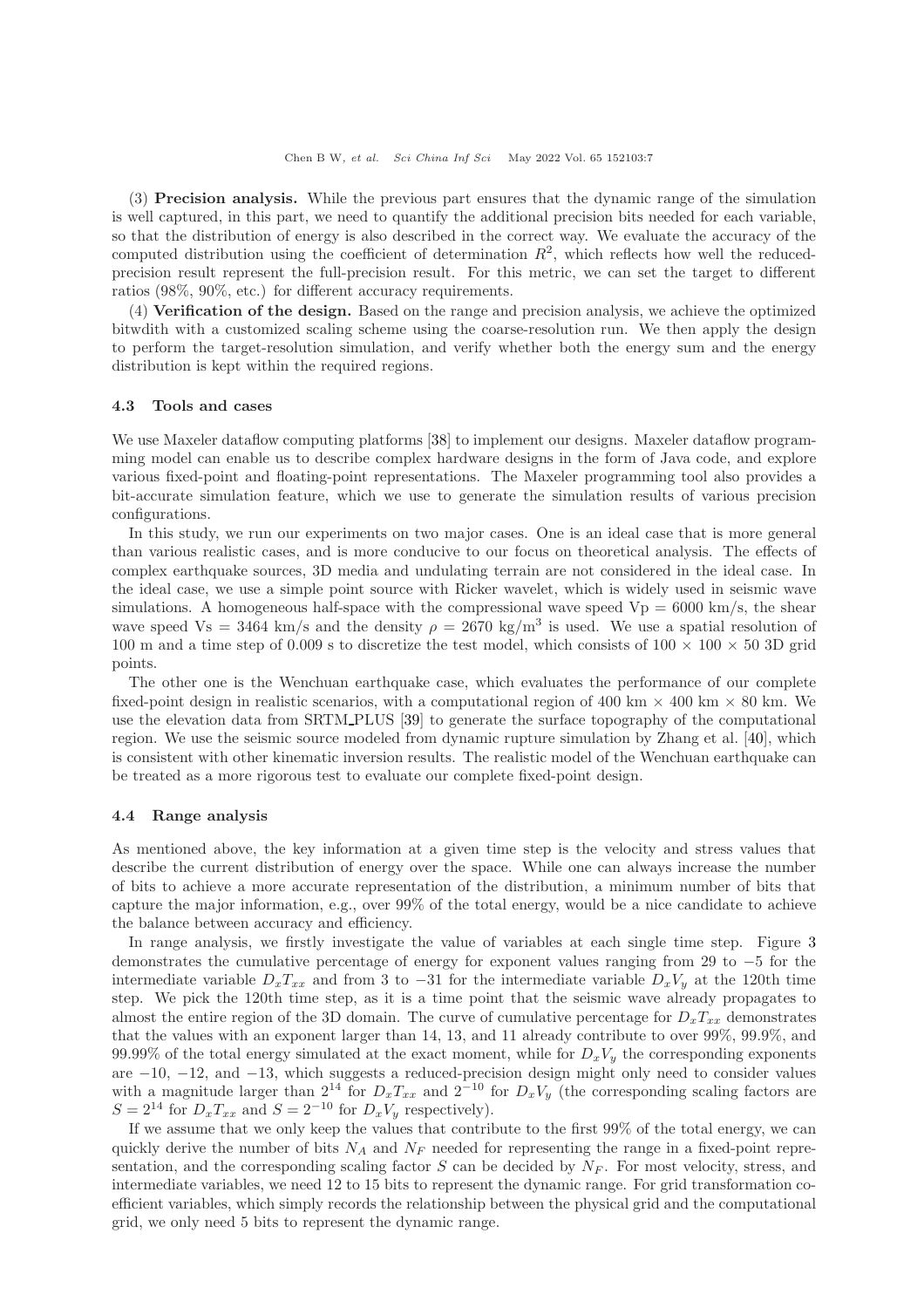<span id="page-7-0"></span>

**Figure 3** (Color online) The cumulative percentage of energy for different exponent values for the intermediate variables  $D_xT_{xx}$  (a) and  $D_xV_y$  (b) at the 120th time step. The red, green, and yellow stars correspond to the point where the cumulative percentage surpasses 99%, 99.9%, and 99.99%.

<span id="page-7-1"></span>

Figure 4 (Color online) The change of exponents of the largest value of variables  $W_v$  (a) and  $W_s$  (b), and the value that serves as the dividing point of a cumulative contribution above 99% of the total energy, for the first 500 time steps. The red dots denote the largest gap between the exponents of the two values.

Based on our analysis of the total energy at each given time step, we can then perform the analysis over multiple time steps. Figure [4](#page-7-1) demonstrates the results for the  $W_v$  and  $W_s$  variables during the first 500 time steps of the simulation. The gap between the two lines corresponds to the region of exponent values that can represent over 99% of the signal, similar to the results in Figure [3,](#page-7-0) but presented as a long time series. The red dots picks the largest gap over time. For the case of the  $W<sub>v</sub>$  variable, the largest range of exponent values needed for the coverage of 99% is from  $-11$  to 3 ( $N_A = 14$  bits to represent the range).

Besides the gap between the largest and smallest values for the 99% representation, the trend of the lines also correspond well to the energy injection, propagation, and dissipation processes of the seismic event that we try to capture. The lines would serve as a guide for us to derive the customized scaling scheme for the fixed-point design, as detailed in Section [5.](#page-8-1)

#### 4.5 Precision analysis

After identifying the number of bits needed to represent the range, we identify the number of extra precision bits needed to represent each variable with sufficient accuracy.

As noted in previous studies on precision analysis [\[24\]](#page-14-22), identifying the optimal word length configuration for a design under the resource cost constraint is an NP-hard problem that requires huge amount of time to achieve a close-to-optimal result. To achieve a feasible fixed-point design for a practical and complex scientific computing application, we take a more engineering-oriented approach.

The first strategy is divide and conquer. Based on the characteristics of different variables, we group them into six main categories: velocity components, stress components, derivatives of velocity, derivatives of stress, curvilinear grid transformation coefficients, and elastic parameters, as shown in Figure [5.](#page-8-2) For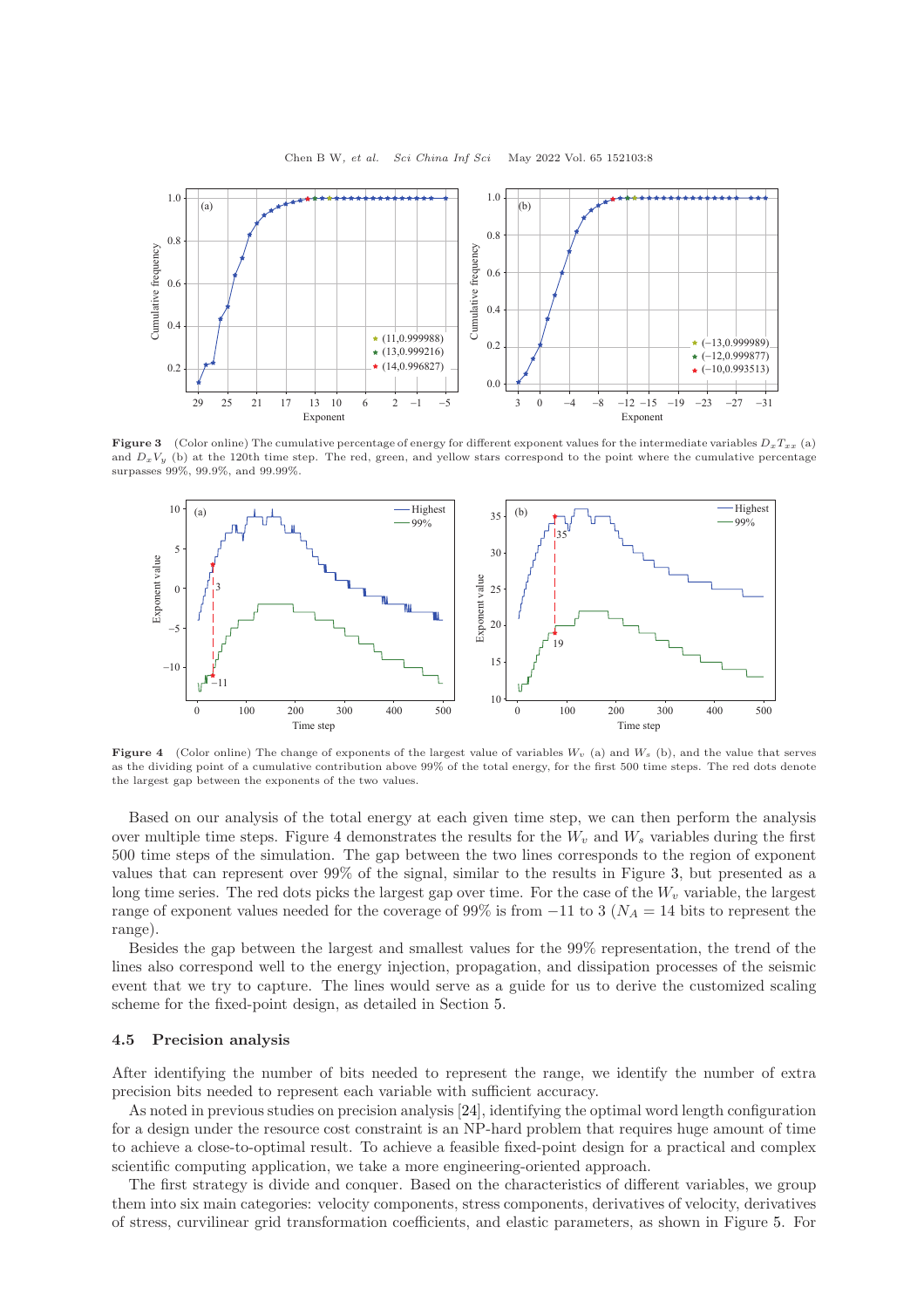<span id="page-8-2"></span>

Figure 5 (Color online) The main categories of variables that are put into different groups. Each group of variables employ the same type of representation precision. We follow the sequence of the arrows to replace each group of variable from full precision (32-bit floating-point) to the optimized fixed-point precision one by one.

each group of variables, we employ the same type of representation format, i.e., the same kind of precision.

The second strategy is a systematic refinement approach that replace floating-point arithmetic with fixed-point arithmetic. Following a basic sequence from input variables to intermediate variables (also shown as the arrows in Figure [5\)](#page-8-2), we gradually switch each group of variables from 32-bit floating-point numbers to fixed-point numbers. We gradually increase the number of extra precision bits from zero (the number of range bits needed is decided in the range analysis part), and evaluate the accuracy of the specific precision using the computed coefficient of determination  $(R^2)$ , which is computed as the sum of square of the errors of the variable when comparing between a reduced-precision (the current configuration of precision bits) simulation and a full-precision (32-bit floating-point) simulation. The number of precision bits increases until the  $R^2$  values of the first 200 time steps are all above the designated threshold (98%) or 90%, depending on the accuracy expected in the corresponding application).

Through a number of simulations following both the 'divide and conquer' and 'systematic refinement' strategies, we can then derive the acceptable precision bit configurations for all the different groups of variables.

## <span id="page-8-1"></span>5 A complete fixed-point dataflow engine design

## <span id="page-8-0"></span>5.1 The dataflow engine design

The traditional control flow processors, like CPU, GPU, and Intel Xeon Phi, have similar patterns to execute an application: a series of instructions loaded from memory to processors and then after fetchdecode cycle processors to perform computing or reading and writing data from or to memory. To increase the executing efficiency, an HPC processor often has multiple cores, each of which equipped with multi-level caches and vectorization computing units. For example, the SW26010 processor [\[11\]](#page-14-10) consists of 256 computing cores, each of which runs at a working frequency of 1.45 GHz and has an on-chip 64 KB scratch-pad memory and a 256-bit vectorization computing unit, which indicate that its performance is based on the high working frequency and data parallelism.

In a reconfigurable dataflow engine, we reconfigure a circuit with thousands of computing units, which support various computing operations and data choreography. The input data stream moves from memory into the dataflow engine and then moves from one computing unit to another computing unit in a cycle, and after a number of cycles, the output data stream contains the results of our algorithm. In such a processing pipeline, the dataflow engine can achieve parallel performance through significant concurrent data parallelism powered by computing units with customized number representations.

Figure [6](#page-9-0) illustrates the architecture of our optimized fixed-point design for earthquake simulations. To achieve an enhanced performance through the efficient utilization of memory bandwidth, we load all the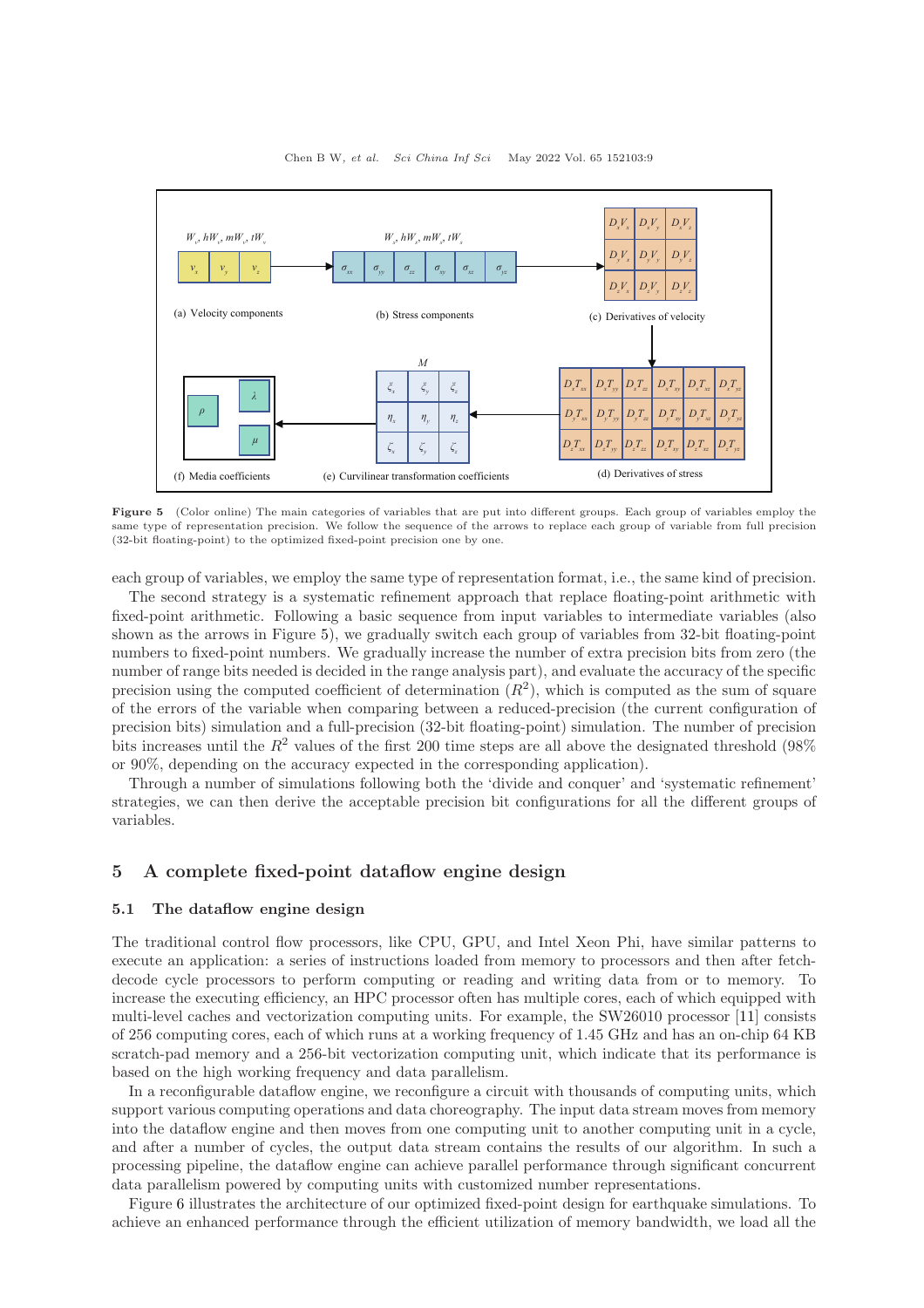<span id="page-9-0"></span>

Chen B W, et al. Sci China Inf Sci May 2022 Vol. 65 152103:10

Figure 6 (Color online) The general architecture of our fixed-point design for earthquake simulation.

arrays into the onboard memory through the peripheral component interconnect express (PCIe) interface at the initialization stage. We then stream the data from onboard dynamic random access memory (DRAM) to drive the computation. The main hardware resources are mapped into two major modules of the design: the velocity update module and the stress update module. To enable dynamic scaling of the range and the format bridging between different modules, we have a number of scaling units and conversion units at both the input/output ports and the intermediate connecting ports. According to the range analysis results, as shown in Figure [4,](#page-7-1) we derive a predefined scaling scheme and load the scaling factors for each time step into the onboard mapped registers. The streaming circuit can then read the scaling factor that corresponds to the current time step and scale the variables accordingly.

Convertors in Figure [6](#page-9-0) are for fixed-point variables with different bitwidths and different dynamic scalers. These convertors can be divided into two categories: (1) in the case that the dynamic scaler of the output variable is larger than the input variable, the input variable and dynamic scalers are first expanded as wide-bitwidth variables. The reason for this is that the dynamic scalers may sometimes be very large. Then, the input variable is multiplied by the quotient of dynamic scalers of the output and input variables. Finally, the result is cast to the output variable, where the higher bits of the result are assigned to the output variable. (2) In the case that the dynamic scaler of the output variable is smaller than the input variable, it is similar, although the input variable should be divided by the quotient of dynamic scalers of the input and output variables. In our design, the change of the data range of variables during iterations can result in a reversed size relationship between dynamic scalers in some cases, and both kinds of convertor should be used at the same time, and finally, a multiplexer is used to choose the correct one. To simplify the operations of multiplication and division, the quotient of dynamic scalers can be precomputed, and the left-shift and right-shift operations can optimize multiplication and division.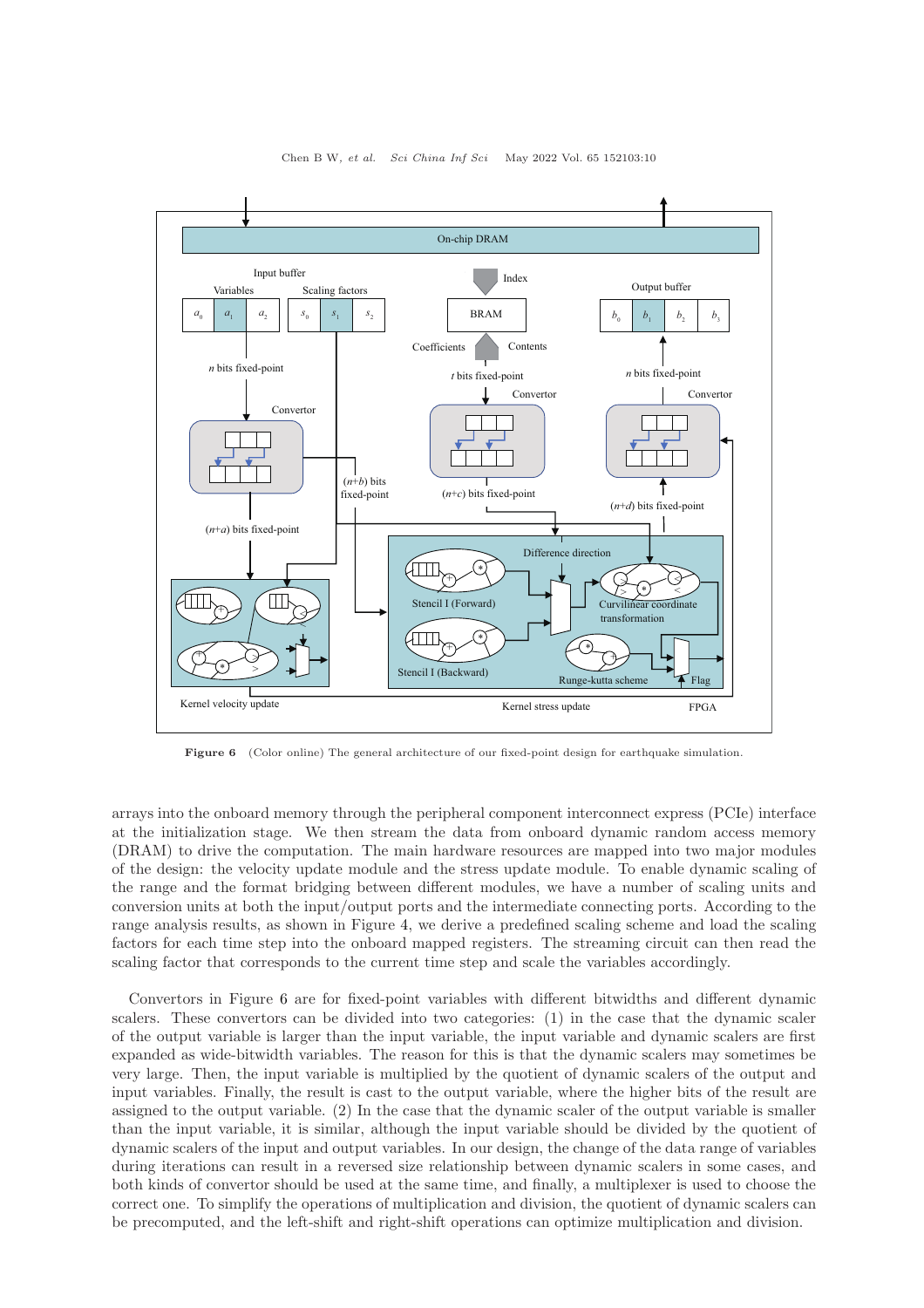<span id="page-10-1"></span>

| Variable                 | $V_{21}$ |    |  | <b>V</b> or | $\omega_{x}$ $\iota_{x}$ |
|--------------------------|----------|----|--|-------------|--------------------------|
| Bitwidth (ideal case)    | 21       | 22 |  |             | 20                       |
| Bitwidth (Wenchuan case) | 18       |    |  |             |                          |

Table 1 Bitwidth configuration of major variables in the fixed-point design

#### <span id="page-10-0"></span>5.2 Resource-oriented optimization

In a reconfigurable platform, resources on board are usually limited, which makes our 3D elastic earthquake simulation algorithm with complex computing logic become a resource-constraint problem. Thus, reducing resource utilization on board would gain some benefits in our design: (1) Due to features of dataflow in reconfigurable platforms, reducing some of the hardware resources can increase parallelism and derive a more deep-pipelined design. (2) After optimizing the resource utilization, the objective is more likely to be achieved in placement and routing stages with a higher required stream frequency. (3) The reduced-bitwidth variables can relax the requirement for memory bandwidth in multiple aspects, such as bandwidth between computing modules and onboard DRAM between FPGA and CPU, as well as between CPUs.

To reduce the resources used to build our design, we perform some optimization techniques. First, there are some finite difference coefficients, which are frequently used in our algorithm. To reduce the repeating data transfer from DRAM, we can store the coefficients in the ROM. Second, as the division operations will use many resources, we can pre-calculate the inversion of some numbers in CPU and then transform the division operations to multiplication operations in the dataflow engine. Third, to reduce the number of computing units, we can exchange the computational order of our algorithm to reuse some duplicate computational results but with the acceptance error.

To reduce the bitwidth and complexity of computing units, we apply our complete fixed-point scheme. To achieve over 99% representation of the dynamic range over time and over 98% representation of the distribution, as shown in Table [1,](#page-10-1) for the ideal case, we need roughly 21 bits for velocity variables, 22 bits for stress variables, 18 bits for grid transformation coefficients, 15 bits for the elastic parameters, and 20 bits for most intermediate variables.

Similar to the ideal case, for the real 3D velocity model of the Wenchuan earthquake region, we perform the same kind of range and precision analysis to determine the most suitable configuration of the bitwidth. Interestingly, the result showed that the actual Wenchuan case, with a more complex surface topography and velocity model, requires a smaller number of bits to represent the different variables. As shown in Table [1,](#page-10-1) to achieve over 99% representation of the dynamic range over time and over 98% representation of the distribution, we require 18 bits for velocity variables, 19 bits for stress variables, 18 bits for grid transformation coefficients, 15 bits for the elastic parameters, and 17 bits for most intermediate variables.

We suppose that the main reason for a lower precision requirement in the Wenchuan case is a result of the different types of seismic source we used in the simulations. In the ideal case, we use a point source for simplicity. In the case of the Wenchuan earthquake, a finite fault model that consists of many point sources at different locations is used for the simulation. In the process of balancing the accuracy of the maximum and minimum values of the wavefield at each time step, the point source becomes more difficult and demands more bits.

Although the major variables in fixed-point formats can reduce the bitwidth of the registers and computing units, the intermediate variables during computing may still need extra bitwidth due to the multiplication or division operations between variables and scaling factors. Therefore, we must further analyze operations involved with the multiplication of variables and scaling factors. For example, for the stress update module, there are updating operations involving variables  $W_v, W_s, M, \lambda, \mu$ , and their corresponding four scaling factors. In the naive design, the intermediate variables require approximately 56 bits to accommodate all the informative bits. After analyzing the range change between variables, we can reduce the number of intermediate bits to 38 by adjusting the computational order of the variables and scaling factors, which maintains a precision similar with that of the naive design.

Considering all these optimizations, we can refine the resource utilization compared with the original full-precision floating-point design, which is shown in Table [2.](#page-11-1) For the full-precision floating-point design, the percentage of logic utilization is 47.32%. However, it consists of 32-bit complicated floating-point computing units, and the design cannot meet timing even in a lower stream frequency of 100 MHz. In a higher frequency, more severe timing issues occur, and the bandwidth becomes a challenge. For the optimized complete fixed-point design, with 23.35% of the resource utilization and simper reduced-bitwidth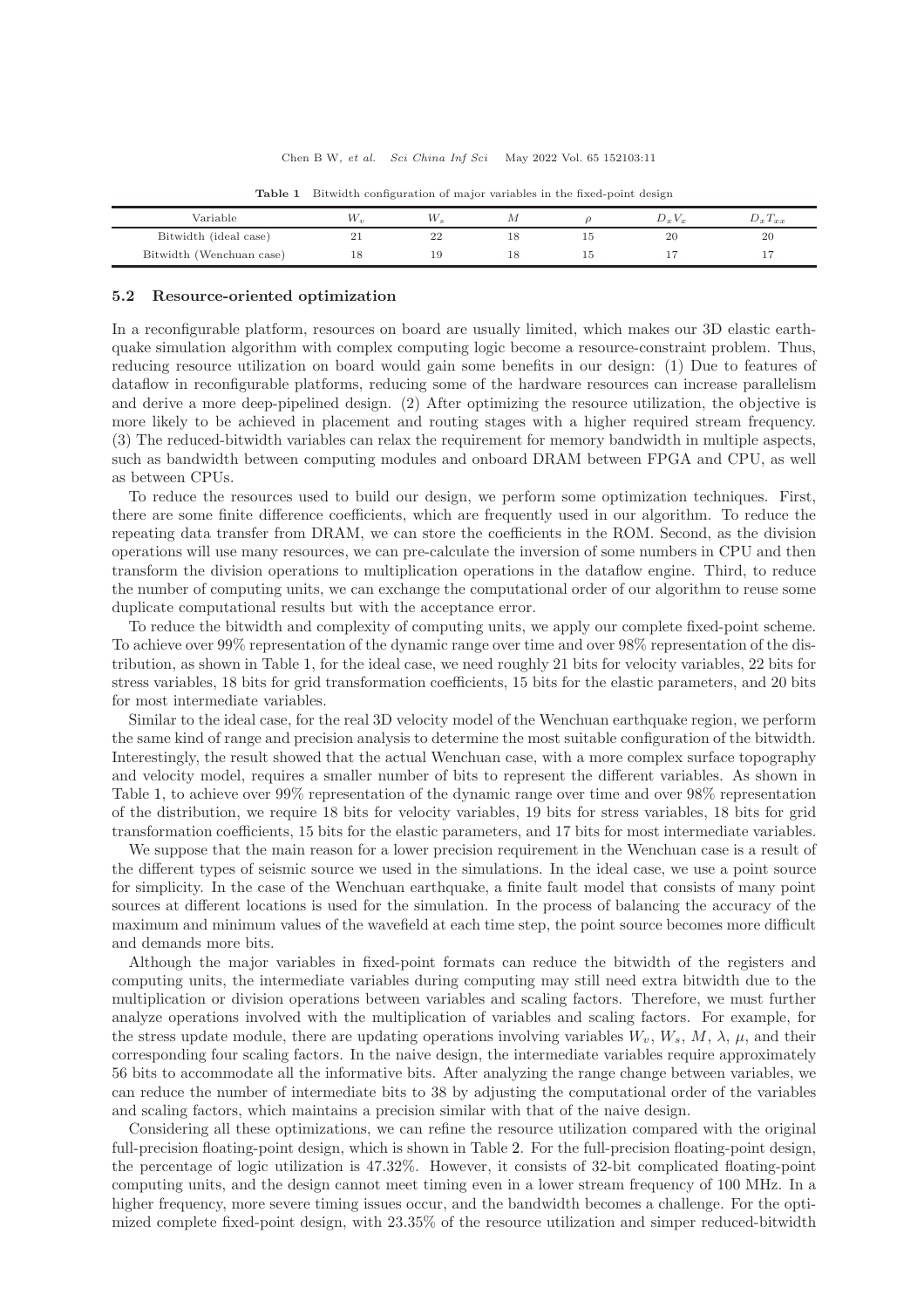#### Chen B W, et al. Sci China Inf Sci May 2022 Vol. 65 152103:12

<span id="page-11-1"></span>

| Design                                        | Logic utilization $(\%)$ | DSP blocks $(\%)$ | $BRAM(\%)$ |
|-----------------------------------------------|--------------------------|-------------------|------------|
| Original full-precision floating-point design | 47.32                    | 19.49             | 23.63      |
| Optimized complete fixed-point design         | 23.25                    | 18.64             | 24.86      |

Table 2 Resources comparison of the full-precision floating-point design and the optimized fully fixed-point design

<span id="page-11-2"></span>

Figure 7 (Color online) The task mapping for CPU + FPGA hybrid system.

fixed-point computing units, we can increase the stream frequency to 300 MHz, which is equivalent to three computing cores running on a stream frequency of 100 MHz.

## <span id="page-11-0"></span>5.3 CPU-FPGA hybrid system

Using such a design, we implement a CPU-FPGA hybrid system for a 3D earthquake simulation program that can use both a single FPGA and multiple FPGAs with a curvilinear coordinate transformation and traction image method to respond to complex surface topography. The task mapping for CPU and FPGA is shown in Figure [7.](#page-11-2) We map the initialization, boundary exchange, coarse-resolution simulation, and IO operations to CPU, which can manage and process some simple and tedious tasks. We perform range and precision analysis toward the results from a coarse-resolution run and store the dynamic scaling factors and the updated boundary in the memory. To fully utilize the memory bandwidth, we store the 3D arrays, such as W,  $mW$ ,  $tW$ ,  $hW$ ,  $M$ ,  $\rho$ ,  $\lambda$ ,  $\mu$  and the current scaling factors in the onboard DRAM. Notably, the current scaling factors and boundary data can be transferred between the memory and the DRAM by PCIe. In the dataflow engine, we map the most density computing tasks, such as velocity update, stress update, and datatype conversion.

By adopting the optimized fixed-point representation, we can use one Xilinx Ultrascale+ VU9P FPGA to implement the deep-pipelined core, achieving parallel performance from thousands of concurrent instruction parallelism. Moreover, with the bandwidth support of onboard DRAM running on a memory frequency of 1066 MHz, we can boost the stream frequency of our design from 100 to 300 MHz, which is equivalent to three computing cores running on 100 MHz.

To target our implementation for large-scale runs in the future, we also implement a partitioning scheme to support multiple FPGAs. We partition the entire space into blocks and assign different blocks to different FPGAs. The boundary regions are communicated among different FPGAs through the MPI interfaces, which are shown in Figure [7.](#page-11-2) Each FPGA must send the boundary data to the CPU through PCI-e interfaces and then communicate to the other CPUs through the MPI send and receive function calls. In the Wenchuan earthquake simulation case, the time for computing on FPGA is 2.52 s, and the time for MPI communication between CPUs is 0.65 s. The time for boundary transfer from CPU to FPGA is 0.28 s, and the time for boundary transfer from FPGA to CPU is 0.17 s. Thus, the time for computing on FPGA requires about 81.8%, while the communication between FPGAs requires about 19.2%, which demonstrates that the FPGA is primarily devoted to effective computing.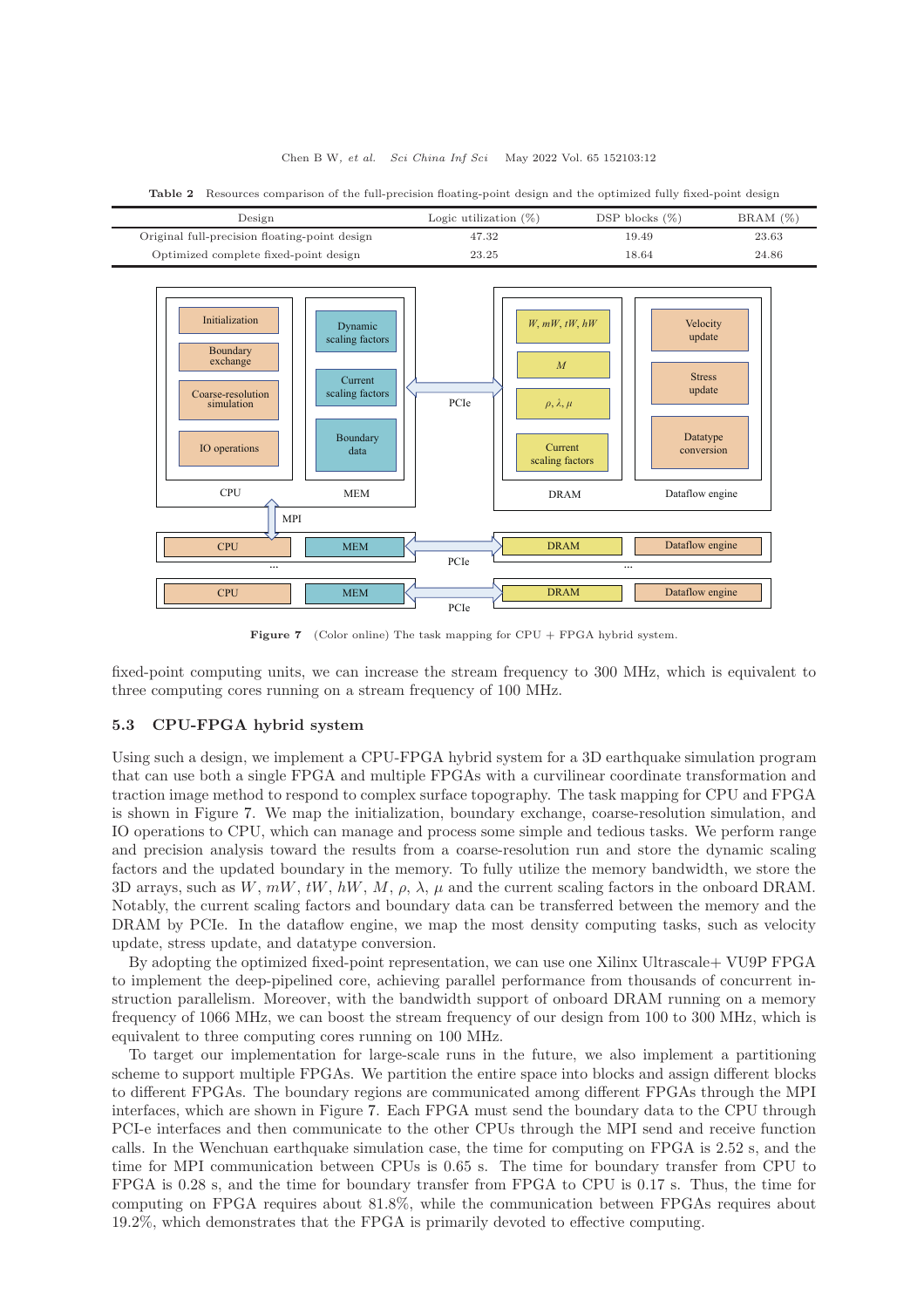<span id="page-12-1"></span>

Chen B W, et al. Sci China Inf Sci May 2022 Vol. 65 152103:13

Figure 8 (Color online) Verification of the total energy and the coefficient of determination after projecting the analysis result of a coarse-resolution simulation to a target-resolution design.

## <span id="page-12-0"></span>6 Results and discussions

### 6.1 Accuracy verification of the design

In our approach, the extensive range and precision analysis occur in the coarse-resolution simulation. We then derived the fixed-point design from handling the fine-resolution target scenario.

Therefore, after achieving the fixed-point design, we must verify whether it still maintains an acceptable level of accuracy for both representing the correct amount of total energy and representing the correct energy distribution.

As shown in Figure [8,](#page-12-1) we evaluate the representation of the total energy by calculating the ratio between the total energy simulated using fixed-point numbers and the total energy computed using single-precision floating-point numbers. We then evaluate the representation of the energy distribution by computing the coefficient of determination and between the fixed-point and the floating-point representation. In the analysis process, we set the target ratio to be  $99\%$  and the target  $R^2$  to be  $98\%$ . The curves of both the ideal and the Wenchuan cases demonstrate that the ratio of total energy is well maintained above  $95\%$  and  $R^2$  is well preserved above  $99\%$ , which demonstrates that the analysis in the coarse-resolution case can serve as decent guidance for the design in a fine-resolution scenario. There is an interesting fluctuation in the ratio of total energy through the different time steps, especially for the Wenchuan case, which could be due to either the delayed effect of the scaling scheme or the internal physics phenomena.

From another point of view, the formula for the coefficient of determination (marked as  $R^2$ ) is:  $R^2 =$ 1 − SSE/SST, where SSE is often used in error analysis. Moreover, Figure [8](#page-12-1) demonstrates the accuracy loss of the system. For the ideal case, we can see up to approximately 5% energy loss and 1% accuracy loss throughout the simulation. For the Wenchuan case, we can observe up to about 4% energy loss and 1% accuracy loss throughout the simulation.

#### 6.2 Simulation and performance results

For the Wenchuan case, we compare the results of our complete fixed-point design with the full-precision result, as shown in Figure [9.](#page-13-0) The dynamic rupture source of the Wenchuan earthquake is used in the seismic wave simulation. There is no visible deviation between the results calculated by our selected fixedpoint design (Figure [9,](#page-13-0) second column) and the full-precision (Figure [9,](#page-13-0) first column). This indicates that our fixed-point design achieves high-precision seismic wave simulations. We can relax the acceptable accuracy (with a relaxed coefficient of determination threshold of 90% and 70%) to further reduce the number of bits (Figure [9,](#page-13-0) third and fourth column, velocity bitwidth down to 15 or 12 bits), and the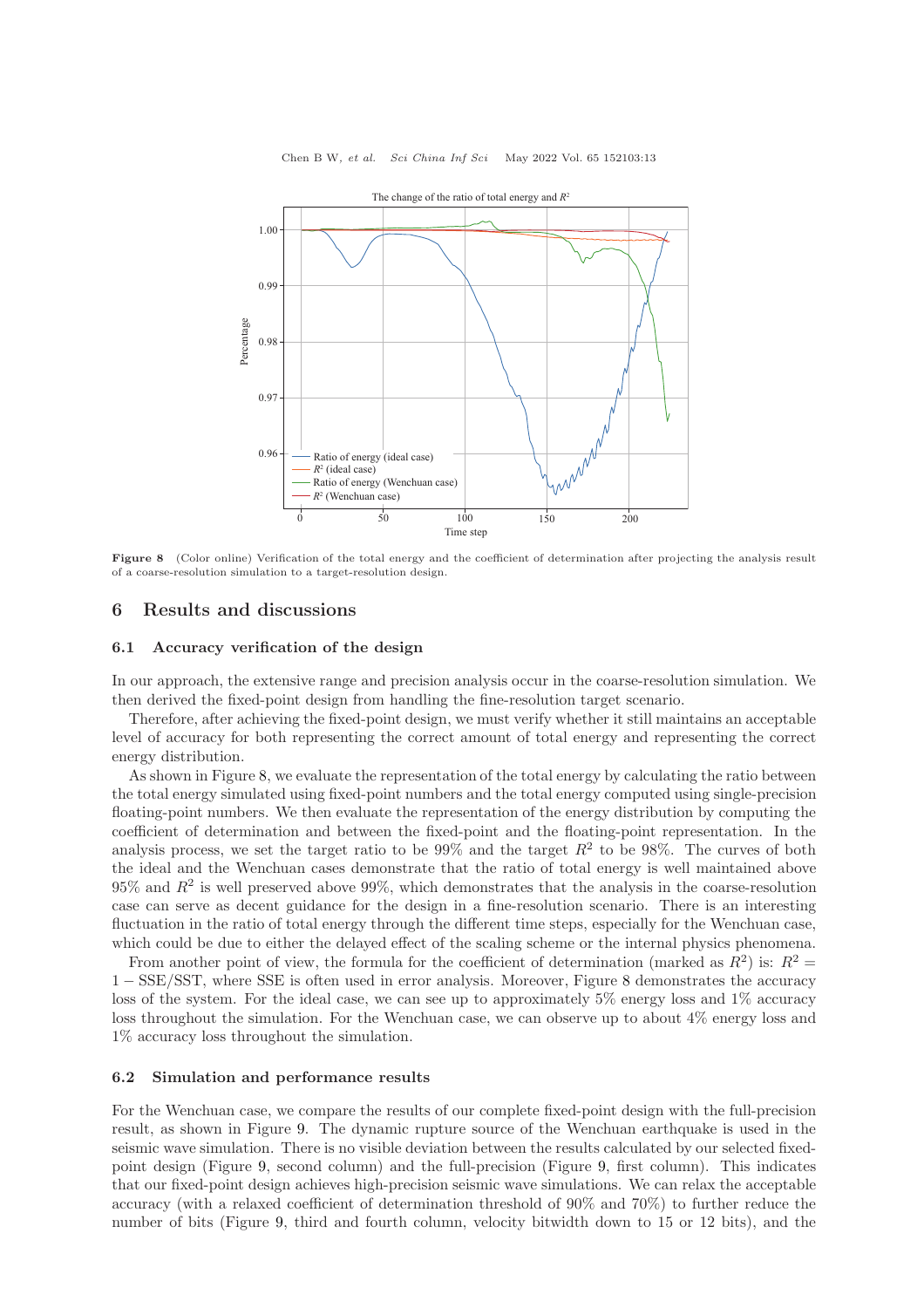<span id="page-13-0"></span>

Figure 9 (Color online) Comparison of seismic wave snapshots (velocity component on the x-axis) calculated by the full-precision and our complete fixed-point design for the Wenchuan earthquake simulation. The traditional full-precision arithmetic calculates the results in the first column, and the results in the second, third, and fourth columns are calculated by our complete fixed-point design using 18 (taking velocity as the principal indicator), 15, and 12 bits, respectively. The results of the first, second, and third row depict the snapshots at the 60th, 80th, and 120th time step, respectively.

<span id="page-13-1"></span>

| Platform                         | Performance<br>$(\text{grid points/s})$ | Speed-up | Power<br>'W | Performance per watt (PPW)<br>$(grid points/(W\cdot s))$ | PPW speed-up |
|----------------------------------|-----------------------------------------|----------|-------------|----------------------------------------------------------|--------------|
| Intel Xeon E5-2643 6-core CPU    | 67.6k                                   | 1x       | 127.6       | 529.8                                                    | 1x           |
| Intel Xeon Gold 6154 18-core CPU | 175.8k                                  | 2.6x     | 205.3       | 856.3                                                    | 1.61x        |
| 260-core Sunway TaihuLight node  | 1.10M                                   | 16.3x    | 312.5       | 3.5k                                                     | 6.6x         |
| MaxWorkstation                   | 1.36M                                   | 20.1x    | 82.9        | 16.4k                                                    | 30.9x        |
| MaxNode                          | 2.31M                                   | 34.2x    | 175.8       | 13.1k                                                    | 24.7x        |

Table 3 Overall performance on the CPU and the CPU-FPGA platforms

accuracy of the results also decreases. The results using 12 bits deviate significantly from the exact solution at the 120th time step since the error accumulates over time. Notably, even among the worst results (Figure [9,](#page-13-0) fourth column), the maximum value in the wave field was less different from the exact result. The peaks of strong ground motion are often a focus of seismic disaster analysis, and applications such as earthquake disaster analysis do not require extremely high accuracy in the waveforms. Hence, it is useful to quickly calculate a relatively accurate strong ground motion result.

Table [3](#page-13-1) demonstrates the performance results of our FPGA-based design as compared with the Intel CPU version and Sunway many-core processor version (SW26010 260-core processor). A detailed description of the Sunway architecture and its design of elastic earthquake simulation can be found in [\[20\]](#page-14-18). A single SW26010 processor provides a peak performance of over 3 TFlops and a maximum memory bandwidth of 136 GB/s.

The performance of a hybrid CPU-FPGA algorithm on MaxWorkstation with one Ultrascale+ VU9P demonstrated a 20.1-times speedup over one Intel Xeon E5-2643 6-core CPU, 7.73 times speedup over an Intel Xeon Gold 6154 18-core CPU, and a 1.24-times speedup over one 260-core Sunway TaihuLight supercomputer node. With MaxNode with two Ultrascale+ VU9P, we can gain a 34.2-times speedup over one Intel Xeon E5-2643 6-core CPU and a 13.1-times speedup over an Intel Xeon Gold 6154 18-core CPU, which is also 2.10 times faster than one 260-core Sunway TaihuLight node.

As for the performance per watt (aka power efficiency), our CPU-FPGA hybrid algorithm with two FPGAs is about 24.7, 15.3, and 3.72 times more efficient than the Intel Xeon E5-2643 6-core CPU, the Intel Xeon Gold 6154 18-core CPU, and the 260-core Sunway TaihuLight node, respectively.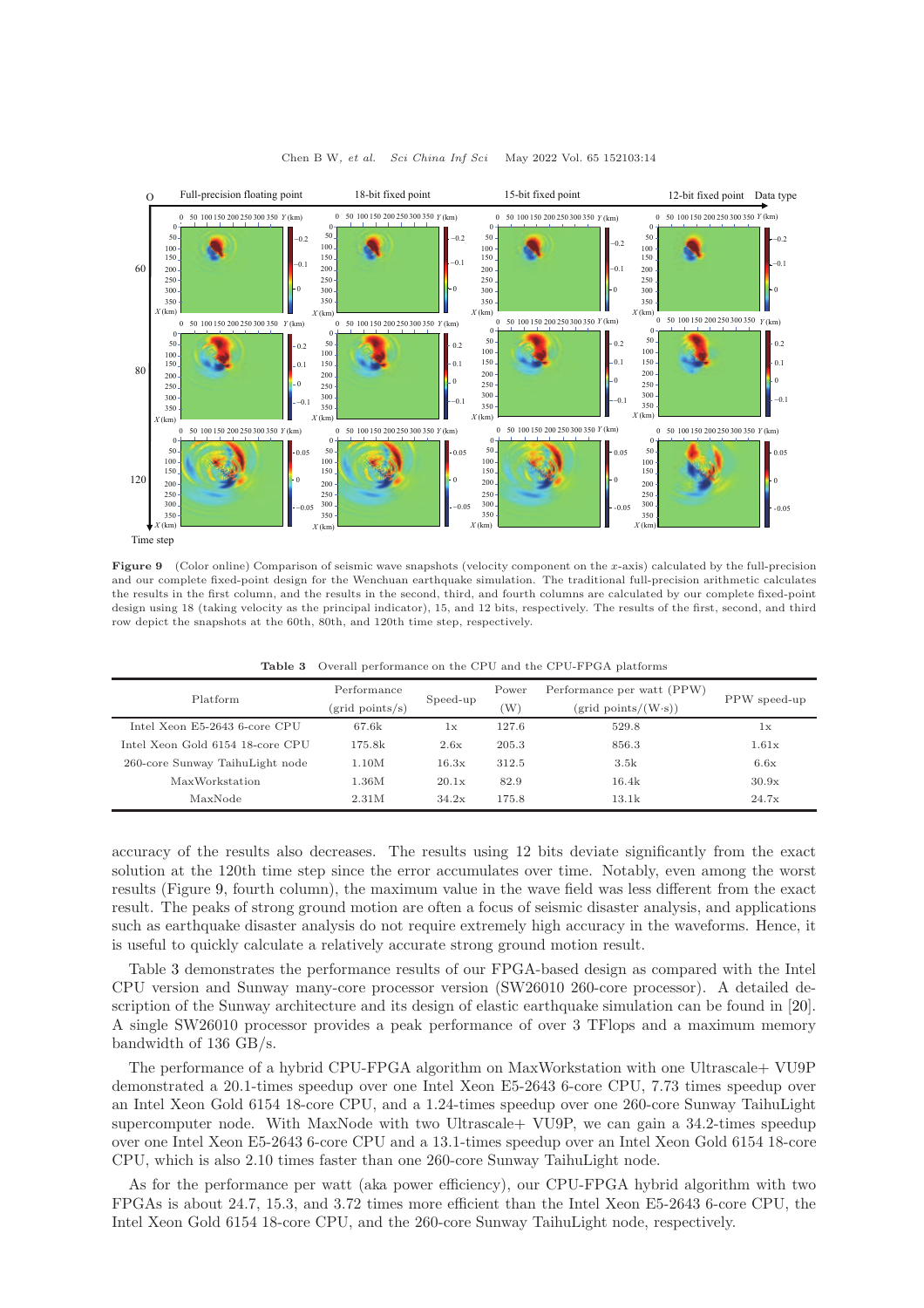## 7 Conclusion

In this paper, we target elastic earthquake simulations, which is one of the most complicated applications of leading supercomputers. We demonstrate our methods of achieving a highly efficient fixed-point design that can provide an acceptable level of accuracy as well as decent improvement in computational efficiency. Through a careful analysis of the numerical behavior, we manage to achieve a fixed-point design that employs 20-bit numbers to achieve an acceptable level of accuracy, while providing equivalent performance to 34.2 Intel Xeon E5-2643 6-core CPUs, or 13.1 Intel Xeon Gold 6154 18-core CPUs or 2.10 Sunway 260-core processors. We believe that such analysis and optimization methods are key to applying FPGA technologies to a wide range of numerical simulations for scientific applications.

Acknowledgements This work was supported by National Natural Science Foundation of China (Grant Nos. 51761135015, U1839206), Center for High Performance Computing and System Simulation, Pilot National Laboratory for Marine Science and Technology (Qingdao), Intel, Maxeler, Xilinx, and the United Kingdom EPSRC (Grant Nos. EP/L016796/1, EP/N031768/1, EP/P010040/1, EP/S030069/1). We would also like to thank Dr. Bastiaan Willem Kwaadgras, Dr. Pavel Burovskiy from Maxeler Technologies, Dr. Wenqiang ZHANG from University of Science and Technology of China, and Prof. Wei ZHANG, Prof. Xiaofei CHEN from Southern University of Science and Technology for their support.

#### <span id="page-14-0"></span>References

- <span id="page-14-1"></span>1 Thornton J E. The CDC 6600 project. [IEEE Ann Hist Comput,](https://doi.org/10.1109/MAHC.1980.10044) 1980, 2: 338–348
- 2 Hey T, Tansley S, Tolle K, et al. The Fourth Paradigm: Data-Intensive Scientific Discovery. Redmond: Microsoft Research, 2009
- <span id="page-14-2"></span>3 Komatitsch D, Tsuboi S, Ji C, et al. A 14.6 billion degrees of freedom, 5 teraflops, 2.5 terabyte earthquake simulation on the earth simulator. In: Proceedings of ACM/IEEE Conference on Supercomputing, 2003
- <span id="page-14-3"></span>4 Rudi J, Malossi A C I, Isaac T, et al. An extreme-scale implicit solver for complex PDEs: highly heterogeneous flow in earth's mantle. In: Proceedings of International Conference for High Performance Computing, Networking, Storage and Analysis, 2015
- <span id="page-14-4"></span>5 Shingu S, Takahara H, Fuchigami H, et al. A 26.58 TFlops global atmospheric simulation with the spectral transform method on the earth simulator. In: Proceedings of ACM/IEEE Conference on Supercomputing, 2002
- <span id="page-14-5"></span>6 Ishiyama T, Nitadori K, Makino J. 4.45 PFlops astrophysical n-body simulation on k computer — the gravitational trillionbody problem. In: Proceedings of International Conference on High Performance Computing, Networking, Storage and Analysis, 2012
- <span id="page-14-6"></span>7 Habib S, Morozov V, Finkel H, et al. The universe at extreme scale: multi-petaflop sky simulation on the BG/Q. In: Proceedings of International Conference on High Performance Computing, Networking, Storage and Analysis, 2012
- <span id="page-14-7"></span>8 Shimokawabe T, Aoki T, Takaki T, et al. Peta-scale phase-field simulation for dendritic solidification on the TSUBAME 2.0 supercomputer. In: Proceedings of International Conference for High Performance Computing, Networking, Storage and Analysis, 2011
- <span id="page-14-8"></span>9 Yang X J, Liao X K, Lu K, et al. The TianHe-1A supercomputer: its hardware and software. [J Comput Sci Technol,](https://doi.org/10.1007/s02011-011-1137-8) 2011, 26: 344–351
- <span id="page-14-9"></span>10 Liao X K, Xiao L Q, Yang C Q, et al. MilkyWay-2 supercomputer: system and application. [Front Comput Sci,](https://doi.org/10.1007/s11704-014-3501-3) 2014, 8: 345–356
- <span id="page-14-10"></span>11 Fu H H, Liao J F, Yang J Z, et al. The Sunway TaihuLight supercomputer: system and applications. [Sci China Inf Sci,](https://doi.org/10.1007/s11432-016-5588-7) 2016, 59: 072001
- <span id="page-14-11"></span>12 Shalf J, Quinlan D, Janssen C. Rethinking hardware-software codesign for exascale systems. [Computer,](https://doi.org/10.1109/MC.2011.300) 2011, 44: 22–30
- 13 Dosanjh S, Barrett R, Heroux M, et al. Achieving exascale computing through hardware/software co-design. In: Proceedings of European MPI Users' Group Meeting, 2011. 5–7
- <span id="page-14-12"></span>14 Dosanjh S S, Barrett R F, Doerfler D W, et al. Exascale design space exploration and co-design. Future Generation Comput Syst, 2014, 30: 46–58
- <span id="page-14-13"></span>15 Maechling P, Deelman E, Zhao L, et al. SCEC cybershake workflows — automating probabilistic seismic hazard analysis calculations. In: Proceedings of Workflows for e-Science, 2007. 143–163
- <span id="page-14-14"></span>16 Komatitsch D, Tsuboi S, Ji C, et al. A 14.6 billion degrees of freedom, 5 teraflops, 2.5 terabyte earthquake simulation on the earth simulator. In: Proceedings of ACM/IEEE Conference on Supercomputing, 2003
- <span id="page-14-15"></span>17 Cui Y, Olsen K B, Jordan T H, et al. Scalable earthquake simulation on petascale supercomputers. In: Proceedings of International Conference for High Performance Computing, Networking, Storage and Analysis (SC), 2010
- <span id="page-14-16"></span>18 Cui Y, Poyraz E, Olsen K B, et al. Physics-based seismic hazard analysis on petascale heterogeneous supercomputers. In: Proceedings of International Conference on High Performance Computing, Networking, Storage and Analysis, 2013
- <span id="page-14-17"></span>19 Fu H H, Yin W W, Yang G W, et al. 18.9-PFlops nonlinear earthquake simulation on Sunway TaihuLight: enabling depiction of 18-HZ and 8-meter scenarios. In: Proceedings of International Conference for High Performance Computing, Networking, Storage and Analysis, 2017
- <span id="page-14-18"></span>20 Chen B W, Fu H H, Wei Y W, et al. Simulating the Wenchuan earthquake with accurate surface topography on Sunway TaihuLight. In: Proceedings of International Conference for High Performance Computing, Networking, Storage, and Analysis, 2018
- <span id="page-14-19"></span>21 Benedetti A, Perona P. Bit-width optimization for configurable DSP's by multi-interval analysis. In: Proceedings of Conference Record of the 34th Asilomar Conference on Signals, Systems and Computers, 2000. 355–359
- <span id="page-14-20"></span>22 Wadekar S A, Parker A C. Accuracy sensitive word-length selection for algorithm optimization. In: Proceedings of International Conference on Computer Design, 1998. 54–61
- <span id="page-14-22"></span><span id="page-14-21"></span>23 Lee D U, Gaffar A A, Mencer O, et al. Optimizing hardware function evaluation. [IEEE Trans Comput,](https://doi.org/10.1109/TC.2005.201) 2005, 54: 1520–1531 24 Lee D U, Gaffar A A, Cheung R C C, et al. Accuracy-guaranteed bit-width optimization. IEEE Trans Comput-Aided Des
- <span id="page-14-23"></span>Integr Circ Syst, 2006, 25: 1990–2000 25 Fu H H, Osborne W, Clapp R G, et al. Accelerating seismic computations on FPGAs from the perspective of number representations. In: Proceedings of the 70th EAGE Conference and Exhibition Incorporating SPE EUROPEC 2008, 2008